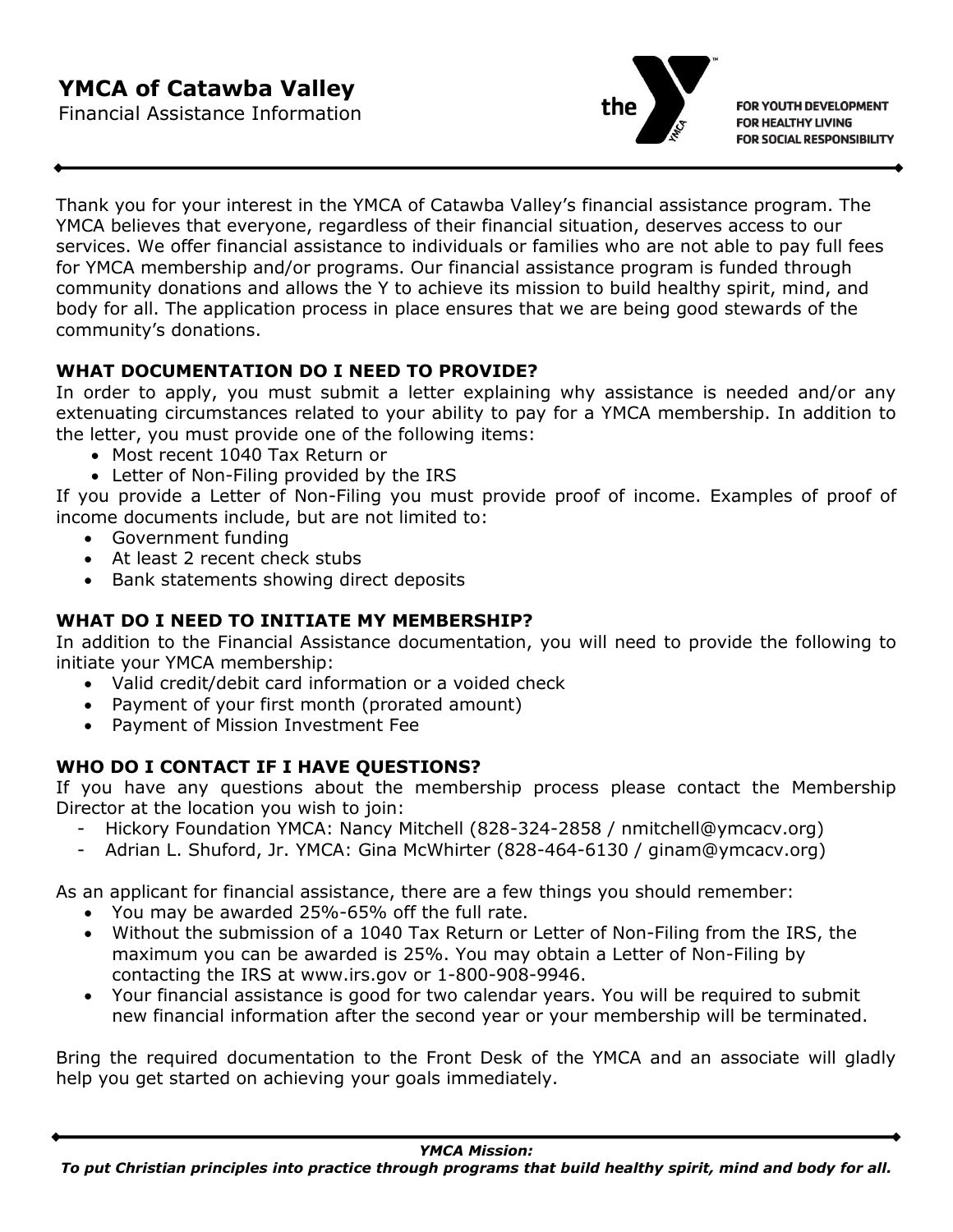# **YMCA of Catawba Valley**

Financial Assistance Form Updated: July 10, 2018



**FOR YOUTH DEVELOPMENT® FOR HEALTHY LIVING FOR SOCIAL RESPONSIBILITY** 

As a 501(c)3 non-profit organization, the YMCA offers scholarships to allow those in the community to receive memberships and participate in the programs and services offered who otherwise may not be able to afford it. Funded through community donations, the YMCA's financial assistance program allows the Y to achieve its Mission of being for all. This form ensures that the Y is being good stewards of the community's donations. As an applicant for financial assistance, there are a few things you should remember:

- $\bullet$  You may be awarded 25%-65% off the full rate.
- Without the submission of a 1040 Tax Return or Letter of Non-Filing from the IRS, the maximum you can be awarded is 25%. You may obtain a Letter of Non-Filing by contacting the IRS at www.irs.gov or 1-800-908-9946.
- Your financial assistance is good for two calendar years. You will be required to submit new financial information after the second year or your membership will be terminated.

|                                                                                        |                                                                                                                                                                                                                                         |                                 | DOB: $\frac{\sqrt{2}}{2}$              |  |
|----------------------------------------------------------------------------------------|-----------------------------------------------------------------------------------------------------------------------------------------------------------------------------------------------------------------------------------------|---------------------------------|----------------------------------------|--|
| Income Documents Provided<br>□ Case for Support (on back)<br>$\Box$ 1040 Tax Return OR | Total Annual Income Represented Staff Verified                                                                                                                                                                                          |                                 |                                        |  |
| $\Box$ IRS Letter of Non-Filing AND<br>Other Proof of Income / Supporting Documents:   | Document Manual Income Represented Staff Verified<br><u> 1999 - Johann Stoff, amerikansk politiker (* 1908)</u><br><u> 1990 - Jan James James James James James James James James James James James James James James James James J</u> |                                 |                                        |  |
| Gross Annual Household Income: \$                                                      |                                                                                                                                                                                                                                         |                                 | Scholarship Awarded: 0%                |  |
|                                                                                        |                                                                                                                                                                                                                                         | Date: _________________________ |                                        |  |
|                                                                                        |                                                                                                                                                                                                                                         |                                 |                                        |  |
| Director Approval: National Contractor Approval:                                       |                                                                                                                                                                                                                                         |                                 | Date: <u>_________________________</u> |  |

#### **YMCA Mission:**

**To put Christian principles into practice through programs that build healthy spirit, mind, and body for all.**